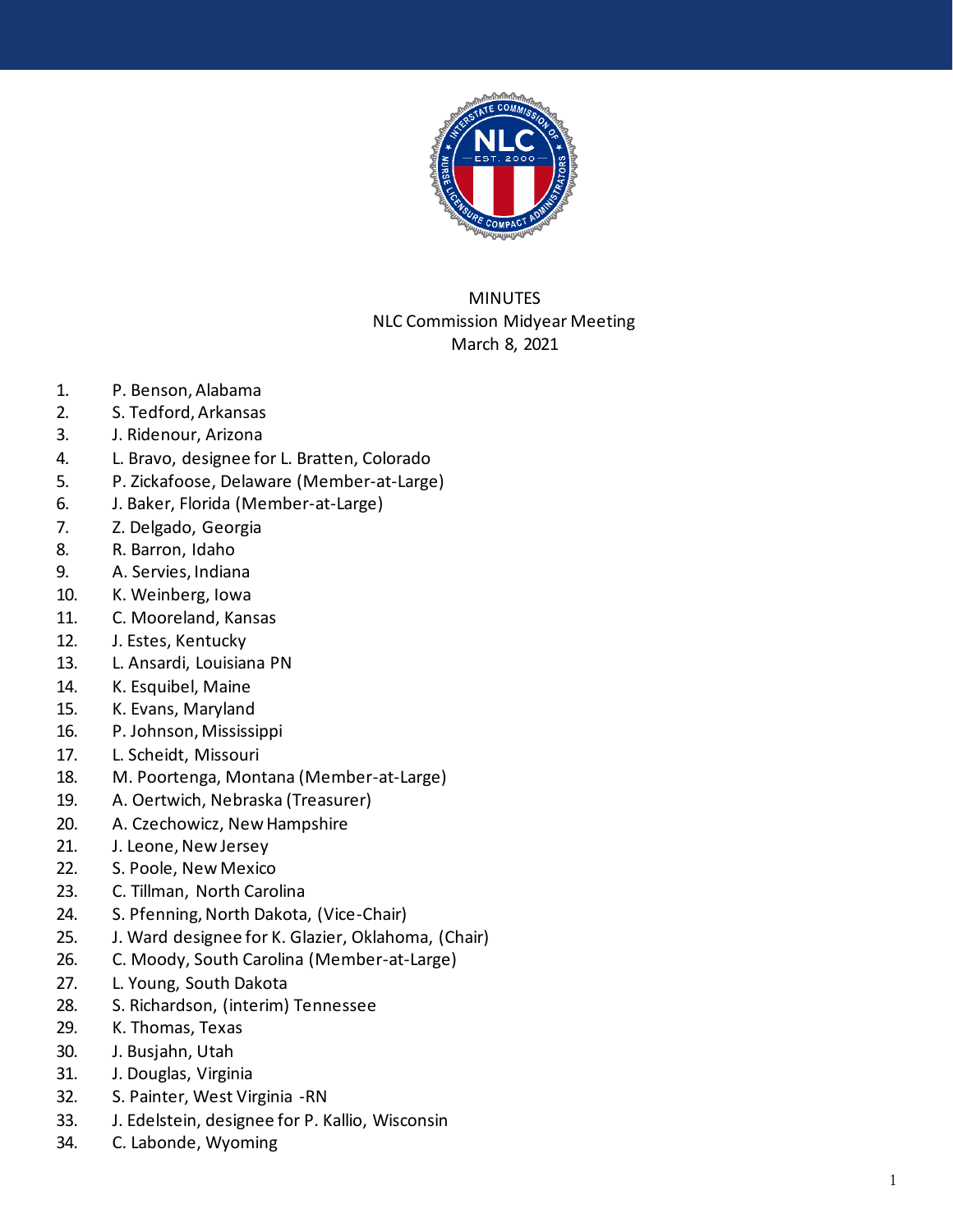| #  | Agenda<br>Item                                                                                                                                                                                                                                                                               | <b>Discussion</b>                                                                                                                                                                                                                                                                                                                                                                                                                                                                                                                                                                                                                 | Action                                                                                                                             |
|----|----------------------------------------------------------------------------------------------------------------------------------------------------------------------------------------------------------------------------------------------------------------------------------------------|-----------------------------------------------------------------------------------------------------------------------------------------------------------------------------------------------------------------------------------------------------------------------------------------------------------------------------------------------------------------------------------------------------------------------------------------------------------------------------------------------------------------------------------------------------------------------------------------------------------------------------------|------------------------------------------------------------------------------------------------------------------------------------|
|    |                                                                                                                                                                                                                                                                                              |                                                                                                                                                                                                                                                                                                                                                                                                                                                                                                                                                                                                                                   |                                                                                                                                    |
| 1. | Call to Order<br>a)<br><b>Commissioner Roll</b><br>b)<br>Call<br>Declare Quorum<br>c)<br>Present<br><b>Welcome New</b><br>d)<br><b>NLC</b><br>Commissioners<br><b>Welcome NCSBN</b><br>e)<br>Staff, NCSBN<br><b>Board of Directors</b><br>and Guests<br>f)<br><b>Adopt Meeting</b><br>Agenda | Vice-chair S. Pfenning<br>$\bullet$<br>called the meeting to order<br>at 1:02 pm CT.<br>M. Bieniek did the roll call<br>$\bullet$<br>of Commissioners. All<br>jurisdictions were<br>represented.<br>Pfenning declared a<br>$\bullet$<br>quorum present.                                                                                                                                                                                                                                                                                                                                                                           | P. Benson moved to adopt<br>the agenda as presented and<br>A. Oertwich seconded. The<br>motion carried.                            |
| 2. | Minutes of January 5,<br>2021                                                                                                                                                                                                                                                                |                                                                                                                                                                                                                                                                                                                                                                                                                                                                                                                                                                                                                                   | K. Evans moved to adopt the<br>meeting minutes of Jan 5,<br>2021 as presented and M.<br>Poortenga seconded. The<br>motion carried. |
| 3. | Legislative Updates                                                                                                                                                                                                                                                                          | NCSBN staff R. Fotsch provided<br>the NLC legislative update:<br>Alaska: The NLC bill was<br>heard in its first<br>committee. The bill is<br>sponsored by the<br>governor's office.<br>California: a bill was<br>$\bullet$<br>introduced. The sponsor is<br>building a coalition.<br>Guam: NLC was enacted<br>٠<br>on March 5, 2021.<br>Illinois: A bill was<br>$\bullet$<br>introduced. There is union<br>opposition.<br>Massachusetts: A non-<br>$\bullet$<br>partisan research group<br>will issue a report on the<br>impact of NLC on<br>Massachusetts.<br>Michigan: NLC was passed<br>$\bullet$<br>in 2020 but vetoed by the |                                                                                                                                    |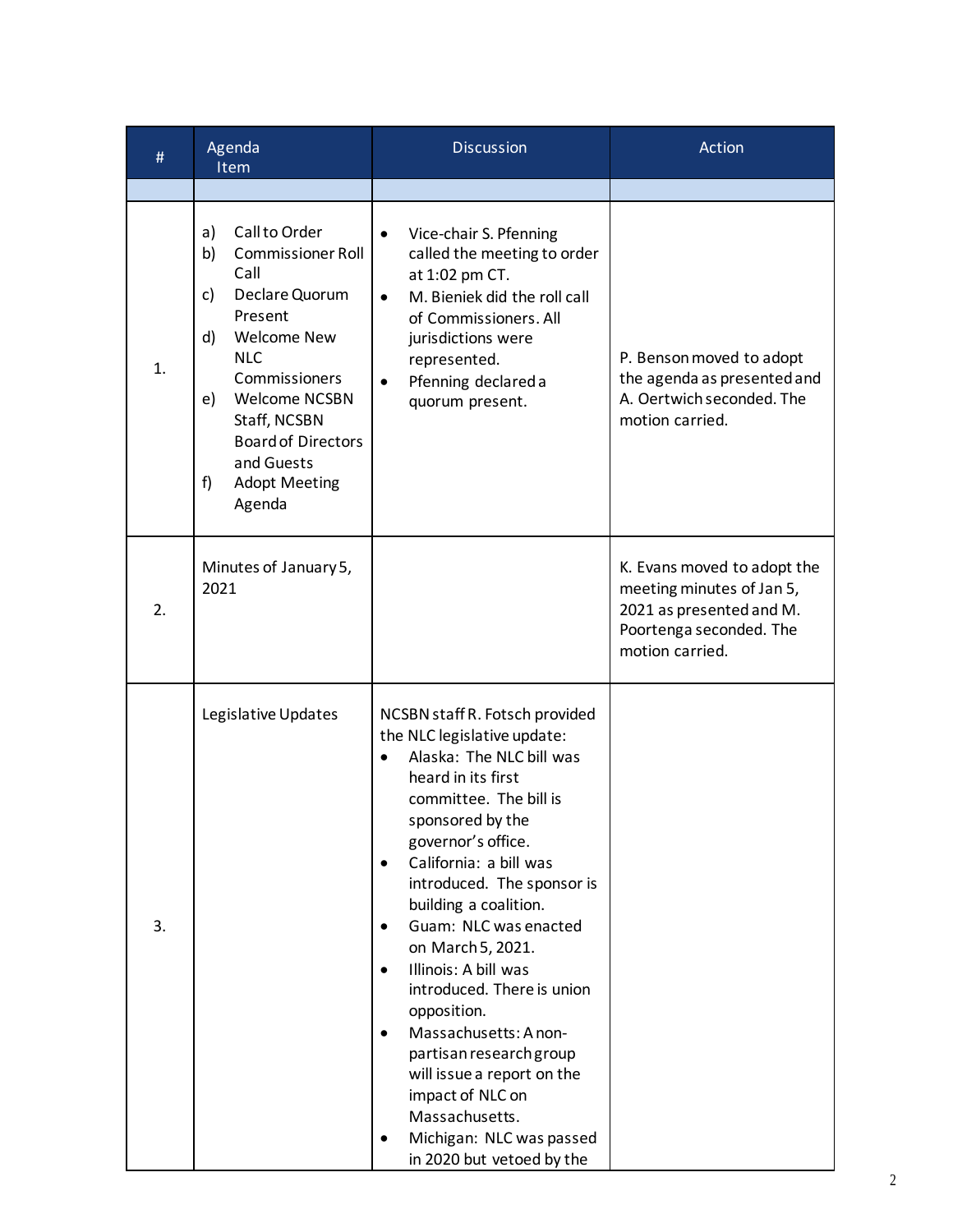|    |                        | again in 2021. Lobbyists are<br>trying to get bipartisan<br>support.<br>Nevada: There are no<br>٠<br>committee hearings yet.<br>The coalition is addressing<br>concerns from the nurse<br>union.<br>Ohio: The bill has made a<br>$\bullet$<br>lot of progress; it passed<br>the senate.<br>Oregon: Staff has been<br>educating stakeholders.<br>There is opposition from<br>the nurse union.<br>Pennsylvania: Still waiting<br>٠<br>for bill introduction.<br>Rhode Island: No activity<br>٠<br>yet on the bill that was<br>introduced.<br>Vermont: Bill has been<br>$\bullet$<br>filed.<br>Washington: The bill has<br>$\bullet$<br>failed. A committee work<br>session will highlight the<br>benefits of the NLC.<br><b>APRN Compact:</b><br>This is the first session it<br>has been introduced.<br>North Dakota: The bill<br>passed and is headed to<br>the governor's office.<br>Delaware: a bill has passed<br>$\bullet$<br>out of the first committee.<br>There is significant support<br>from many nursing<br>organizations. |  |
|----|------------------------|--------------------------------------------------------------------------------------------------------------------------------------------------------------------------------------------------------------------------------------------------------------------------------------------------------------------------------------------------------------------------------------------------------------------------------------------------------------------------------------------------------------------------------------------------------------------------------------------------------------------------------------------------------------------------------------------------------------------------------------------------------------------------------------------------------------------------------------------------------------------------------------------------------------------------------------------------------------------------------------------------------------------------------------|--|
| 4. | Treasurer's Report     | A. Oertwich provided the<br>treasurer's report.<br>The NCSBN-funded NLC<br>budget is under budget.<br>The cash balance of the<br>$\bullet$<br>Commission fund was also<br>provided.                                                                                                                                                                                                                                                                                                                                                                                                                                                                                                                                                                                                                                                                                                                                                                                                                                                  |  |
|    | <b>Rules Committee</b> | B. Thompson-May provided the                                                                                                                                                                                                                                                                                                                                                                                                                                                                                                                                                                                                                                                                                                                                                                                                                                                                                                                                                                                                         |  |
| 5. | Report                 | Rules Committee update.                                                                                                                                                                                                                                                                                                                                                                                                                                                                                                                                                                                                                                                                                                                                                                                                                                                                                                                                                                                                              |  |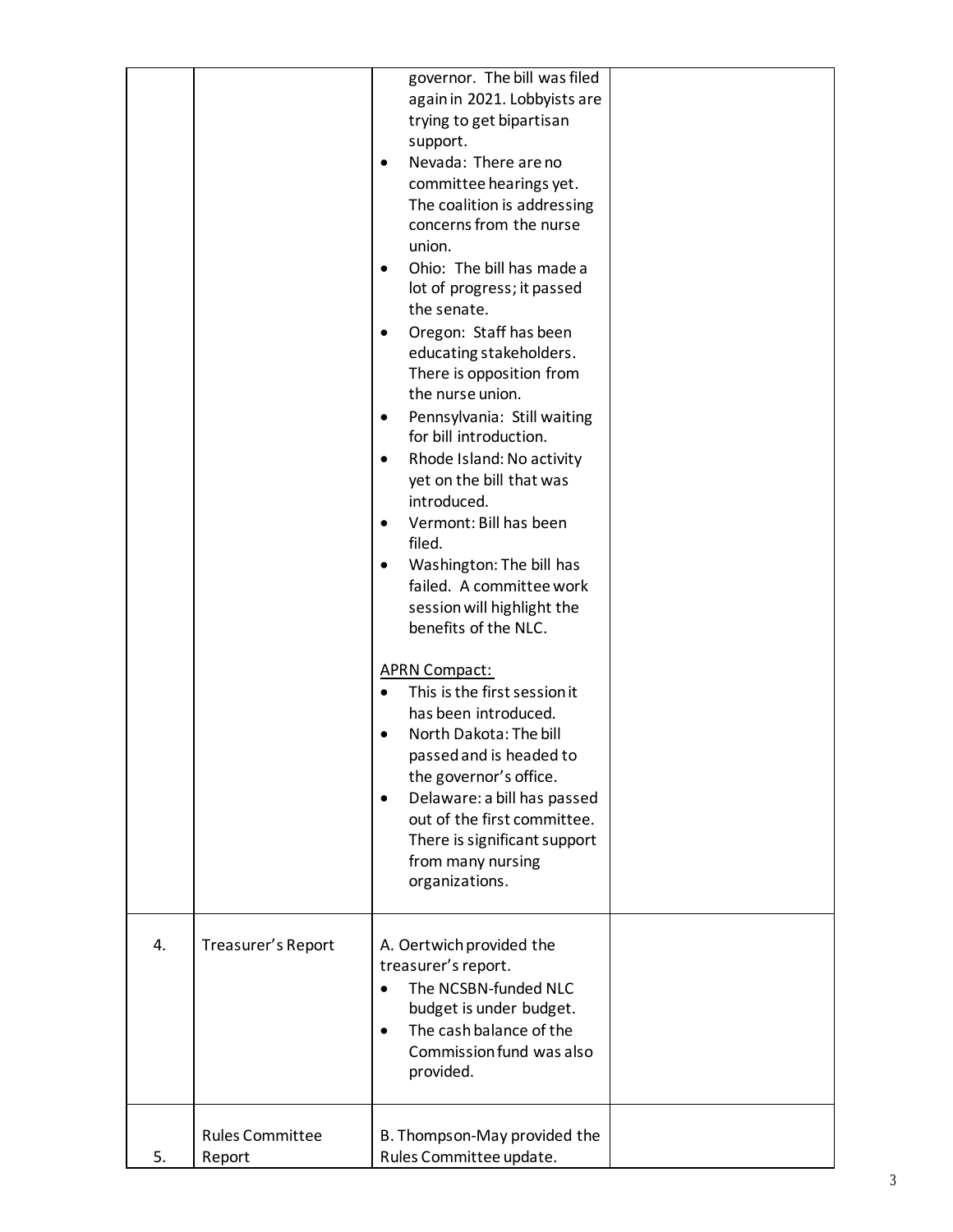|    | Regulatory FAQs<br>a)               | Fitzhugh joined the<br>$\bullet$                        |                          |
|----|-------------------------------------|---------------------------------------------------------|--------------------------|
|    | Update                              | committee as a member.                                  |                          |
|    | Rulemaking<br>b)<br>Handbook Update | Committee work includes:                                |                          |
|    | Updates to<br>c)                    | The legal FAQs are now<br>$\bullet$                     |                          |
|    | <b>Adverse Action</b>               | known as "Regulatory                                    |                          |
|    | Flowchart                           | FAQs". FAQs have been                                   |                          |
|    |                                     | reorganized and have been                               |                          |
|    |                                     | reviewed by members and                                 |                          |
|    |                                     | feedback has been                                       |                          |
|    |                                     | considered. The response                                |                          |
|    |                                     | rate to the feedback survey                             |                          |
|    |                                     | was nearly 70%.<br><b>Adverse Action Flowchart:</b>     |                          |
|    |                                     | $\bullet$<br>Suggested revisions from                   |                          |
|    |                                     | members have been                                       |                          |
|    |                                     | implemented.                                            |                          |
|    |                                     | Rulemaking handbook: The<br>$\bullet$                   |                          |
|    |                                     | committee will provide a                                |                          |
|    |                                     | session to debut the                                    |                          |
|    |                                     | handbook at the NLC                                     |                          |
|    |                                     | Conference in May 2021.                                 |                          |
| 6. | Policy Committee                    | Committee chair P.<br>$\bullet$                         |                          |
|    | Report                              | Zickafoose provided the                                 |                          |
|    |                                     | report.                                                 |                          |
|    |                                     | Future policies include<br>$\bullet$                    |                          |
|    |                                     | Policy 4.5 related to                                   |                          |
|    |                                     | Discipline and 1.3 related                              |                          |
|    |                                     | to Legal Counsel as well as<br>a Nurse Alert policy.    |                          |
|    |                                     | The committee members                                   |                          |
|    |                                     | will present information at                             |                          |
|    |                                     | the NLC Conference in May                               |                          |
|    |                                     | 2021.                                                   |                          |
|    |                                     | There are now 15 policies.<br>٠                         |                          |
|    |                                     | The policy manual is a work                             |                          |
|    |                                     | in progress.                                            |                          |
|    |                                     |                                                         |                          |
| 7. | Compliance                          | Committee chair L. Scheidt                              | P. Benson moved to adopt |
|    | Committee Report                    | provided the committee                                  | the self-assessment as   |
|    | a) Party State                      | report.                                                 | amended and J. Ridenour  |
|    | Compliance                          | The committee has had 4                                 | seconded. The motion     |
|    | Self-<br>Assessment                 | meetings in this fiscal year.                           | carried.                 |
|    | Risk-<br>b)                         | Scheidt reviewed the<br>$\bullet$<br>committee charges. |                          |
|    | Assessment                          | The committee refined the<br>$\bullet$                  |                          |
|    | Survey Update                       | self-assessment and                                     |                          |
|    |                                     | eliminated redundancies.                                |                          |
|    |                                     | The tool now includes a                                 |                          |
|    |                                     | column for Methodology                                  |                          |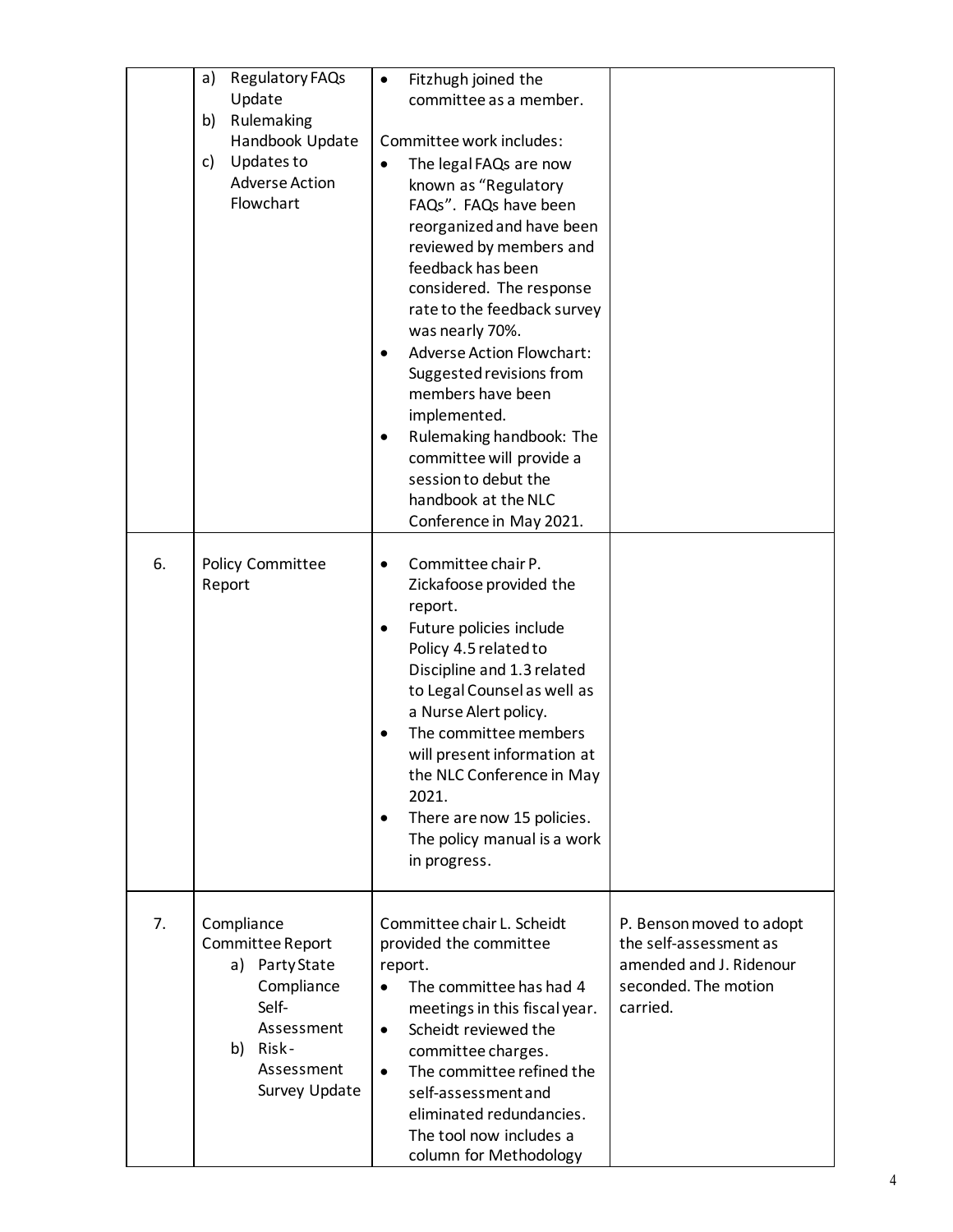|    |                                                   | and Evidence (to show how<br>you would validate the<br>methodology).<br>The committee's next focus<br>$\bullet$<br>will be on a risk<br>assessment.<br>Commissioners will be<br>asked to complete a risk<br>assessment survey. This<br>will enable the committee<br>to arrive at the compliance<br>items which fall into a high-<br>high category in terms of<br>level of risk to the integrity<br>of the commission or to<br>patient safety.<br>Members made a comment<br>$\bullet$<br>regarding #25. Add a<br>citation for authority to<br>turn on the nurse alert. |  |
|----|---------------------------------------------------|-----------------------------------------------------------------------------------------------------------------------------------------------------------------------------------------------------------------------------------------------------------------------------------------------------------------------------------------------------------------------------------------------------------------------------------------------------------------------------------------------------------------------------------------------------------------------|--|
| 8. | <b>Training and Education</b><br>Committee Report | Committee chair A. Oertwich<br>provided the report.<br>Work of the Committee<br>includes:<br>Impact in action stories<br>Tip of the week<br>٠<br>FY20 Annual report<br>٠<br>Compact corner<br>$\bullet$<br>Travel nurse video and<br>$\bullet$<br>interactive fact sheet<br>Crossword puzzles<br>Public webinars<br>٠<br><b>BON Training sessions</b><br>Future work includes:<br>Military video<br>$\bullet$<br>Commissioner orientation<br>٠<br>manual<br>About the NLC template<br>$\bullet$<br>article to include in<br>publications                              |  |
| 9. | <b>Election Committee</b><br>Report               | Committee co-chair Dr. Sasha<br>Poole provided the report.<br>The chair position and two<br>$\bullet$<br>members-at-large will be<br>vacated Sept 30, 2021.<br>Nominations will be<br>accepted in August 2021.                                                                                                                                                                                                                                                                                                                                                        |  |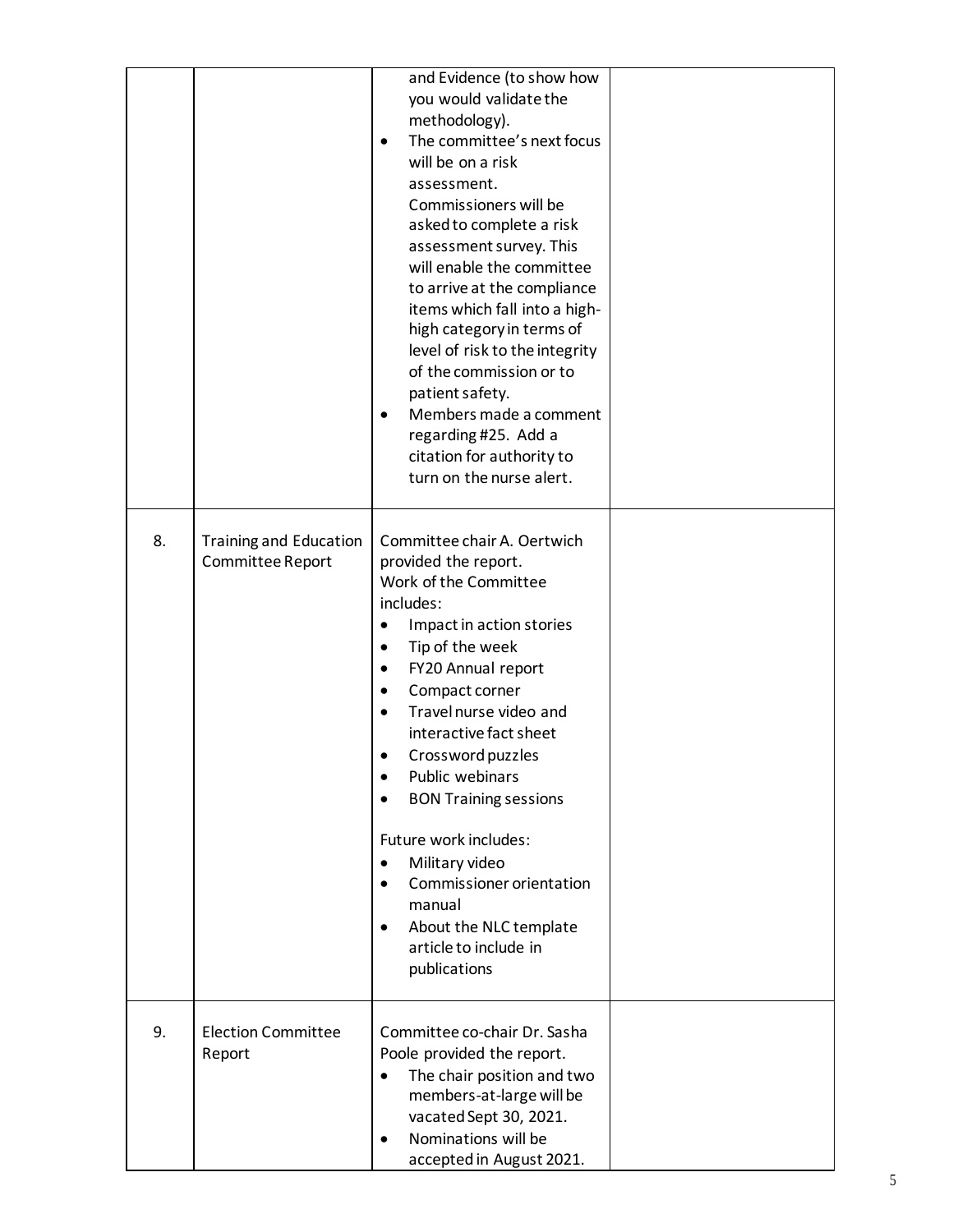| 10. | Research Committee<br>Report        | Committee chair Tammy<br>Buchholz provided the report.<br>Committee commenced<br>work Oct 1, 2020 and will<br>hold its fourth meeting<br>March 24.<br>The members have been<br>$\bullet$<br>collaborating with NCSBN<br>Research staff.<br>Committee brainstormed<br>$\bullet$<br>the research needs of the<br>NLC.<br>Members reviewed the<br>past research that was<br>done related to NLC by<br>NCSBN. |  |
|-----|-------------------------------------|-----------------------------------------------------------------------------------------------------------------------------------------------------------------------------------------------------------------------------------------------------------------------------------------------------------------------------------------------------------------------------------------------------------|--|
| 11. | Virtual NLC<br>Conference Update    | Staff J. Puente and M. Bieniek<br>reported on the NLC Virtual<br>Conference.<br>It will take place over seven<br>weeks in May and June<br>2021.<br>Members will present<br>٠<br>content and develop<br>interactive activities.<br>A Save the Date will be sent<br>in March 2021.<br>Registration will open in<br>early April 2021.                                                                        |  |
| 12. | <b>NLC Marketing Plan</b><br>Update | NCSBN staff D. Kappel provided<br>an update related to the NLC<br>marketing plan.<br>Social media followers have<br>$\bullet$<br>increased.<br>There was a paid ad in the<br>$\bullet$<br>NCSL publication and CSG<br>publication. Engagement<br>rates will be reviewed.<br>A new Instagram page has<br>been created.                                                                                     |  |
| 13. | Open Discussion<br>Forum            | There was no additional<br>discussion at this time.                                                                                                                                                                                                                                                                                                                                                       |  |